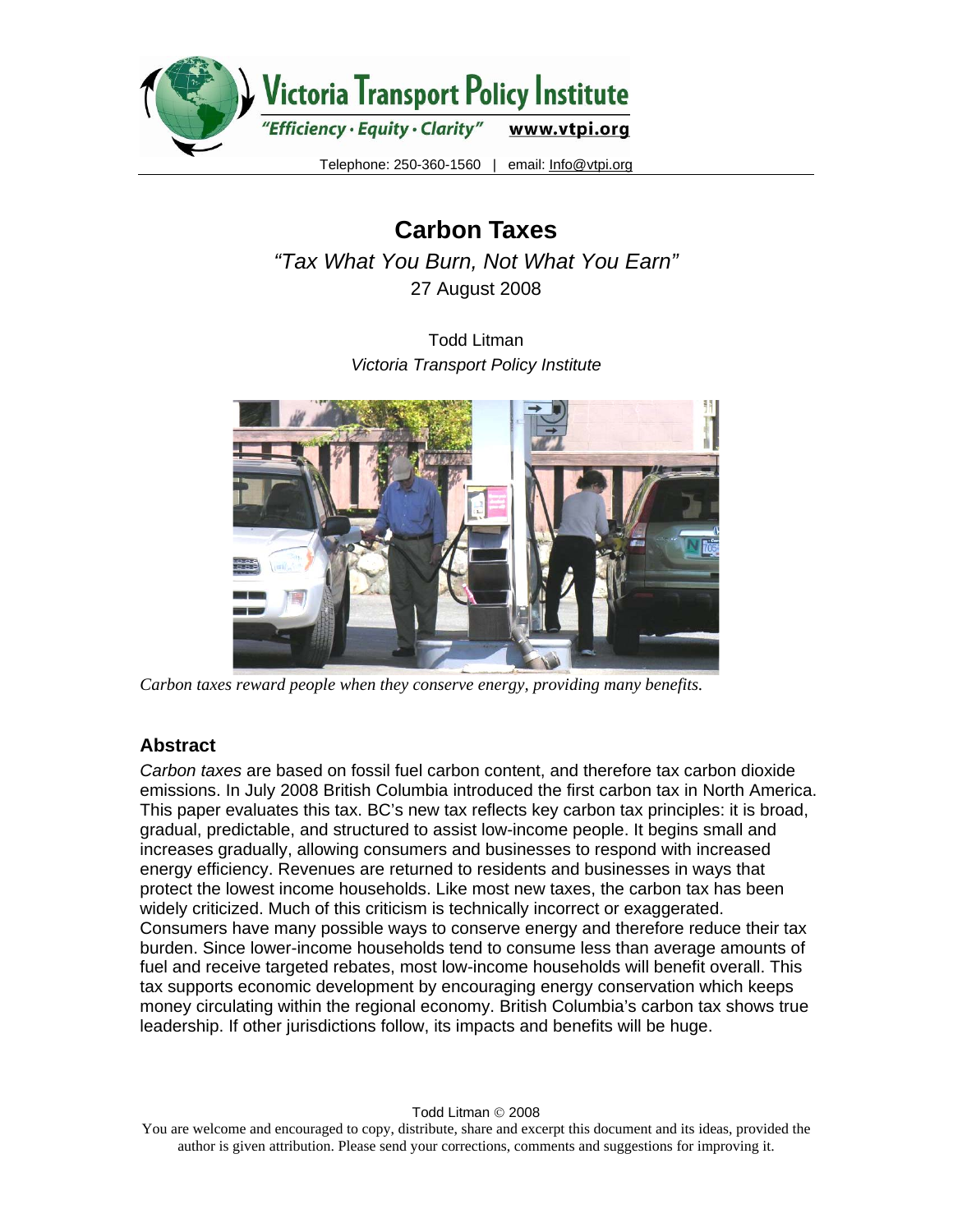## **Introduction**

North American (United States and Canada) policy generally favors low energy prices, with low taxes, production subsidies and other types of energy industry support. As a result, North Americans are energy rich: an average worker can purchase more fuel per hour of labor than at almost any other time or place. In response North Americans have developed energy intensive lifestyles and industrial practices. We consume more energy per capita than most other times and places and fail to implement energy conservation practices common elsewhere.

Cheap energy policies may once have been sensible to stimulate heavy industry development such as domestic vehicle production but leave a legacy of energy inefficiency that now imposes economic, social and environmental harm. People who are energy rich become poor in other ways: inefficient energy consumption impoverishes consumers, transfers wealth from North America to foreign energy producers, and creates environmental risks such as climate change. Cheap energy results in automobile dependent transport systems and sprawled land use patterns, increasing traffic problems such as congestion, road and parking facility costs, accidents, inadequate mobility options for non-drivers, and health problems due to inadequate physical activity.

To reduce these problems North America needs innovative solutions that increase overall energy and economic efficiency by extracting more productivity and consumer welfare per joule of energy consumed. Such solutions do exist. This paper describes one of the best, a tax reform called *carbon taxes*.

*Carbon taxes* are based on fossil fuel carbon content and therefore tax carbon dioxide emissions (CTC, 2007). They differ from current North American fuel excise taxes, which are applied primarily to motor vehicle fuels to finance highways and other transportation services. Because carbon taxes are intended primarily to internalize fuel consumption's environmental costs and encourage energy conservation, there is no particular requirement for how revenues should be used. They can reduce other taxes, finance rebates, or provide new public services such as energy conservation programs. If revenues are returned to residents and businesses, resulting in no significant increase to total government income, the taxes are considered *revenue neutral*, called a *tax shift*. Many economists advocate tax shifting to help achieve strategic policy objectives; they raise taxes on *bads*, such as pollution emissions, and reduce taxes on *goods*, such as labor and investments (Barrett and Hoerner, 2002; Toman, Griffin, Lempert, 2008).

British Columbia's 2008 budget includes the first true revenue neutral carbon tax in North America (BC, 2008). It started 1 July 2008 at \$10 per tonne of carbon dioxide equivalent and increases \$5 per tonne annually for the next four years. Table 1 illustrates the resulting carbon tax rate for various fuels. Revenues are returned to individuals and businesses through various tax cuts and rebates, including a \$100 per resident Climate Action Dividend distributed June 2008, and special rebates for low income households.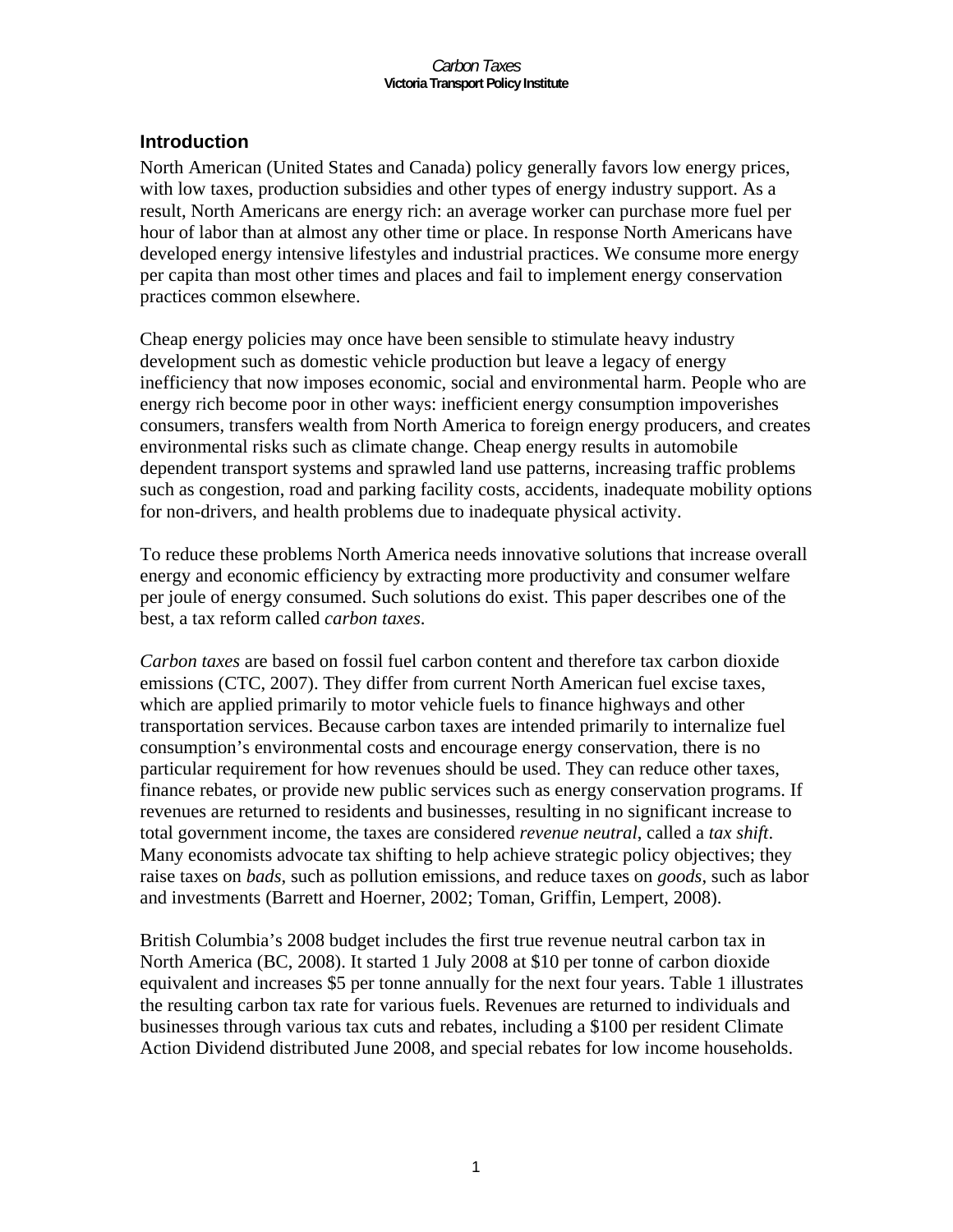| rapie 1<br>British Columbia Carbon Tax Rates For Various Fuels |                        |                    |                   |                     |                   |                   |
|----------------------------------------------------------------|------------------------|--------------------|-------------------|---------------------|-------------------|-------------------|
| <b>Fuel</b>                                                    | <b>Unit</b>            | 2008               | 2009              | 2010                | 2011              | 2012              |
| Carbon                                                         | <b>Tonne of Carbon</b> | <i><b>\$10</b></i> | \$15              | \$20                | \$25              | \$30              |
| <b>Regular Gasoline</b>                                        | cents/liter            | $2.33\ell$         | $3.50\phi$        | 4.66¢               | 5.83 $\varphi$    | $6.99\mathcal{C}$ |
| Diesel                                                         | cents/liter            | $2.69\mathcal{C}$  | $4.04\mathcal{C}$ | 5.38 $\mathfrak{c}$ | 6.73¢             | $8.07\phi$        |
| Jet fuel                                                       | cents/liter            | $2.61\text{c}$     | 3.92 <sub>c</sub> | $5.22\mathcal{C}$   | 6.53 <sub>c</sub> | 7.83¢             |
| Propane                                                        | cents/liter            | 1.54c              | 2.31 <sub>c</sub> | 3.08¢               | 3.85¢             | $4.62\ell$        |
| Natural gas                                                    | dollars/gigajoules     | \$0.50             | \$0.74            | \$0.99              | \$1.24            | \$1.49            |
| $Coal - low heat$                                              | dollars/tone           | \$17.77            | \$26.66           | \$35.54             | \$44.43           | \$53.31           |
| $Coal - high heat$                                             | dollars/tone           | \$20.77            | \$31.16           | \$41.54             | \$51.93           | \$62.31           |

### *Table 1* **British Columbia Carbon Tax Rates For Various Fuels**

*This table shows British Columbia's carbon tax rates for various fuels.* 

Figure 1 illustrates the magnitude of the carbon tax on gasoline for the next five years, assuming that the base price and other taxes continue at their current rates. It is relatively small overall, starting at 1.6% and rising to 4.7% of total fuel prices.



*This figure illustrates the magnitude of British Columbia's carbon tax as a portion of total fuel prices, assuming that base fuel prices and taxes continue at their current rates.* 

This reflects key tax shifting principles (Durning and Bauman, 1998):

- *Broad coverage*. The tax applies to all fossil fuels, based on their carbon content. This makes it credible and efficient to administer compared with taxes that vary depending on where or by whom fuel is consumed.
- *Gradual and predictable implementation.* The tax will increase gradually and predictably so consumers and businesses can take higher future energy costs into account when making long-term decisions, such as vehicle purchases and building locations.
- *Revenue-neutrality.* Revenues generated by the tax are returned to individuals and businesses through reductions in other taxes.
- *Protection for lower-income households.* Tax reductions and rebates are structured to aid lower-income households and other disadvantaged groups.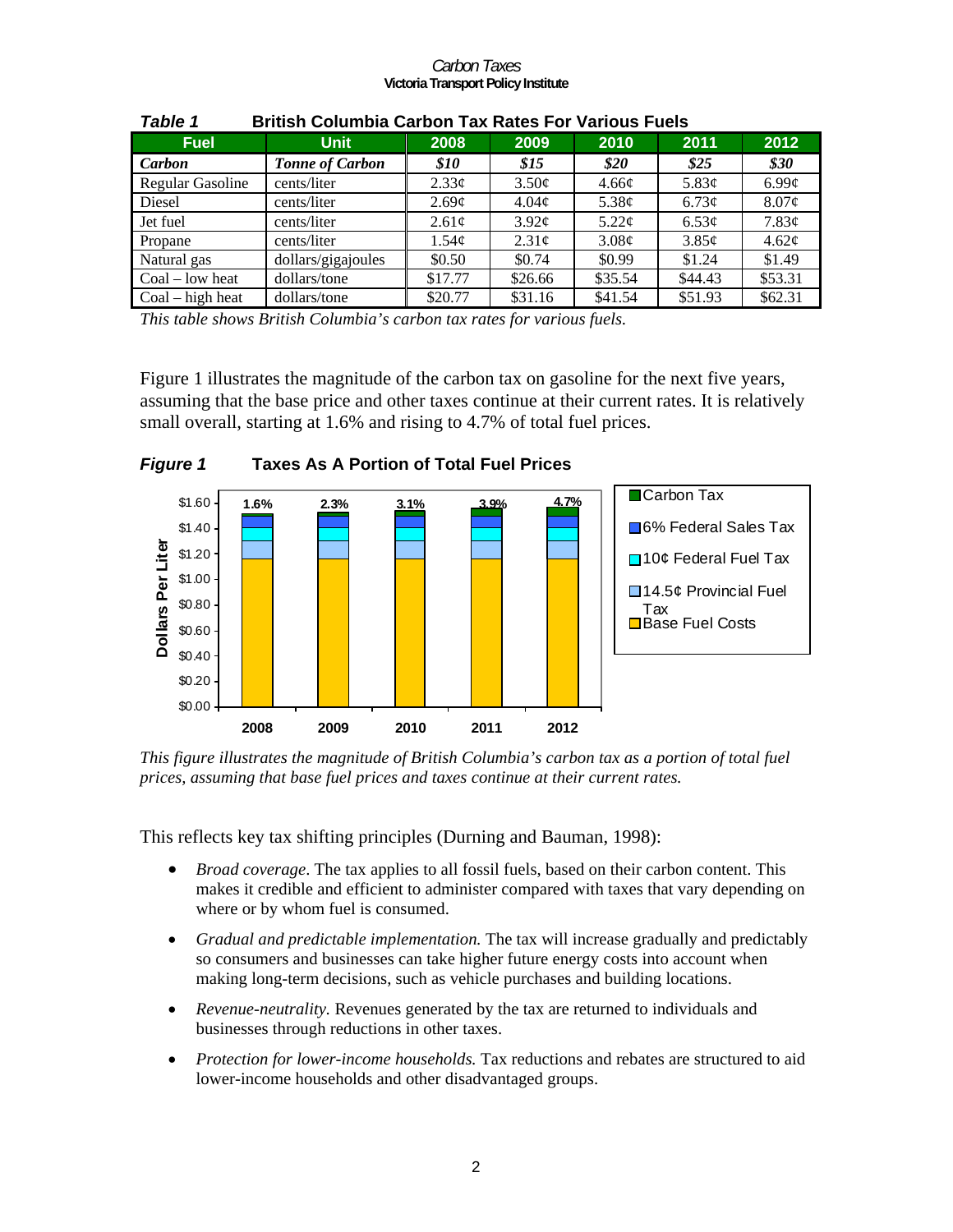Although often regarded as a cost increase, revenue-neutral carbon taxes actually offer households and businesses a new opportunity to save money when they conserve energy. Those that consume average amounts of energy see no overall change (each dollar in taxes is offset by a dollar in tax savings), but those who conserve gain financially overall. For example, a two-person household that receives \$200 in tax reductions and rebates saves overall if it purchases less than about 8,000 liters (2,100 gallons) equivalent of fuel annually, as illustrated in Figure 2. The more energy conserved the more money saved. As the tax rate increases in the future so will savings per unit of fuel conserved.



*Figure 2* **Conserving Fuel Provides Net Savings** (2.5¢ per liter average tax rate)

*This graph illustrates savings that result from reduced their fuel consumption. As the tax rate increases, so will the rebates and therefore potential energy conservation savings.* 

Critics often imply that the tax will result in an equal number of winners and losers, and that winning is simply a matter of luck, but people make frequent decisions that affect their energy consumption, particularly over the long run when choosing vehicles and appliances, home and job locations, and home weatherization investments.

Such taxes are particularly beneficial because they have greater effectiveness and scope than most other energy conservation and emission reduction strategies, as illustrated in Figure 3. Cap-and-trade programs generally only reduce large industry emissions. LEED standards only reduce buildings-related emissions. Incentives to purchase more efficient and alternative fuel vehicles, such as CAFE standards and feebates, reduce emissions per vehicle-mile but by reducing per-mile vehicle operating costs they tend to increase total vehicle traffic (called a *rebound effect*) which increases problems such as congestion, facility costs, accidents and sprawl (Litman, 2005). Although improving mobility options, such as nonmotorized travel and public transit, individually provide relatively modest energy savings, such strategies provide additional benefits such as congestion reductions, facility cost savings and reduced accidents. Carbon taxes support almost all types of emission reductions (excepting reductions in non-fossil-fuel emissions, such as cement production and landfill methane), and by reducing total vehicle traffic, provide greater total benefits than most other strategies.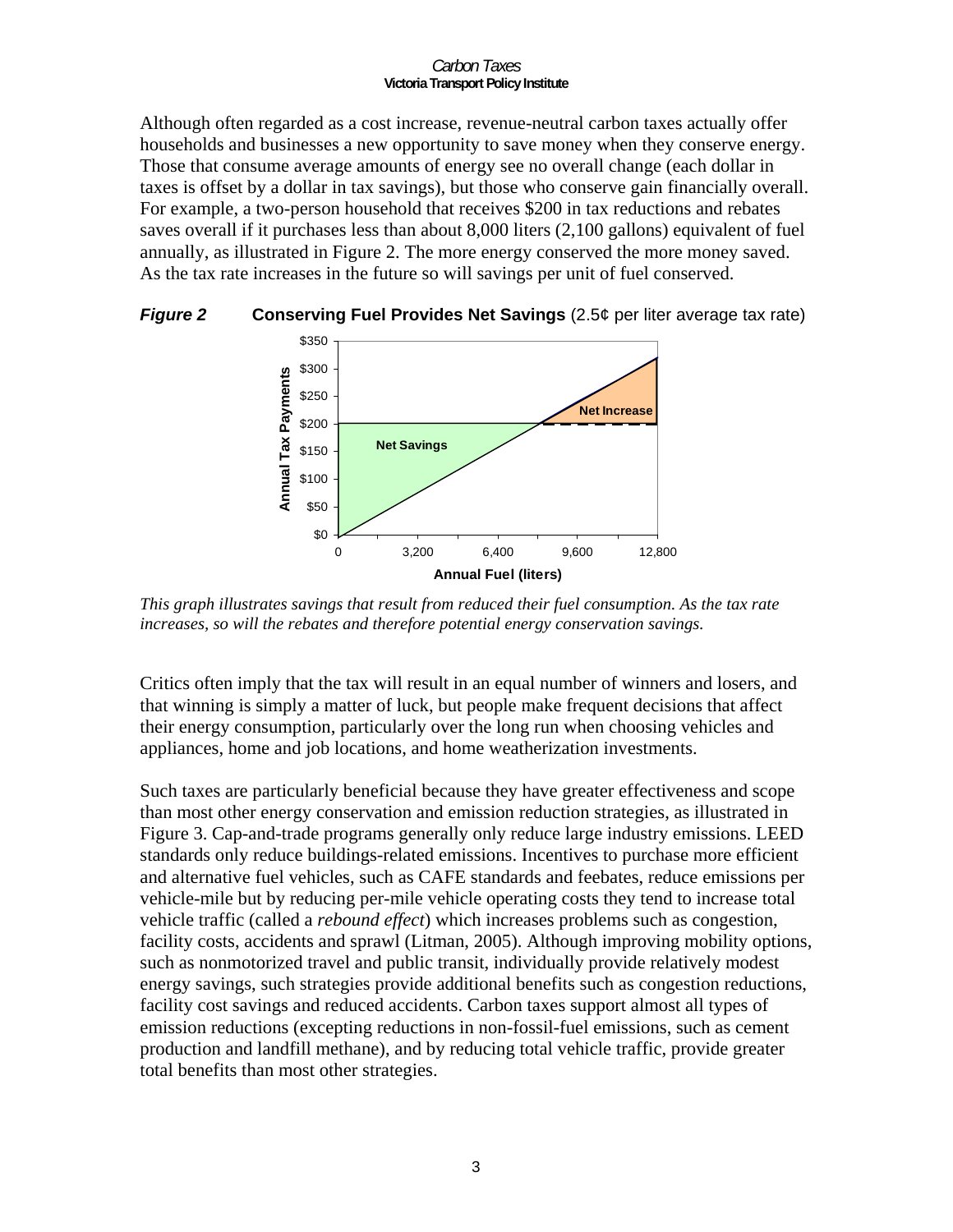

*Cap-and-trade programs generally only support large industrial emission reductions. LEED standards support building energy conservation. Efficient vehicle incentives reduce energy consumption per vehiclemile, but by stimulating additional vehicle travel exacerbate traffic problems. Transportation pricing reforms (fuel taxes, distance-based insurance and registration fees, parking pricing, etc) reduce energy consumption and traffic impacts. Nonmotorized and public transit improvements provide relatively modest energy savings but many additional benefits. Carbon taxes support most forms of energy conservation and provide additional benefits by reducing total vehicle traffic.* 

Carbon taxes are efficient and flexible because they support many energy conservation and emission reduction strategies, allowing households and businesses to choose the combination that works best for them, including more fuel efficient vehicles, more accessible locations and destinations, more efficient modes, more resource-efficient goods (such as recycled products), building weatherization, and shifts to alternative fuels (Toman, Griffin, Lempert, 2008). Most households and businesses can implement some of these strategies, depending on their abilities and preferences. Carbon taxes help achieve various economic, social and environmental objectives (congestion reductions, facility cost savings, accident reductions, reduced sprawl, improved mobility for nondrivers, etc.), rather than just energy conservation and emission reductions, and so help achieve true sustainable development (Litman and Burwell, 2006).

Carbon taxes complement other energy conservation strategies. They support and are supported by strategies. For example, vehicle manufactures can offer more fuel efficient models, public transit agencies can improve transit service, and developers can build more walkable, smart growth neighborhoods, b without adequate financial incentives consumers will continue to purchase inefficient vehicles, buses will have few passengers, and households will choose homes in automobile-dependent, sprawled locations. As a result, it is best to implement carbon taxes together with other appropriate policies and programs which together encourage energy efficiency and emission reductions.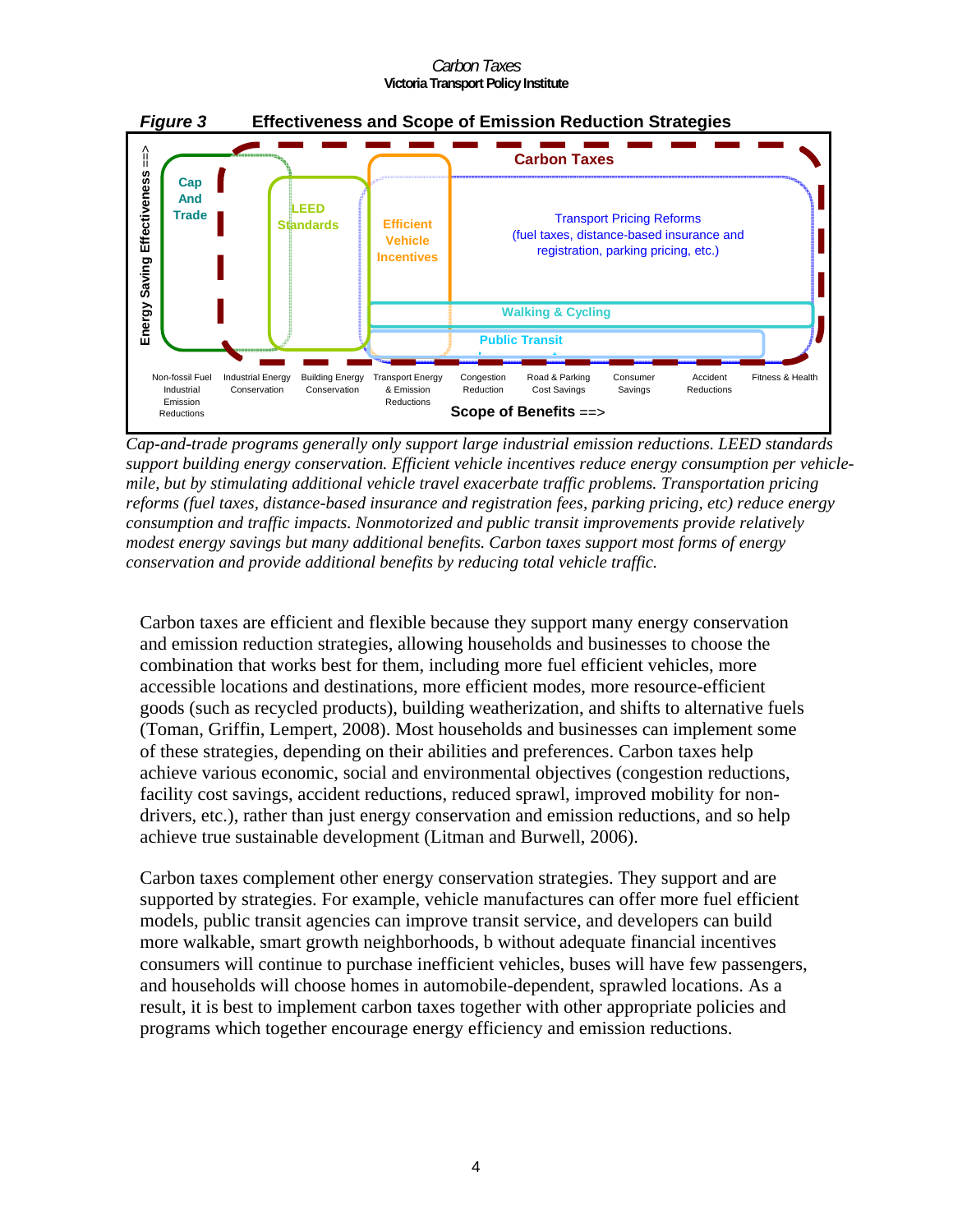Described differently, carbon taxes can do more than just increasing *vehicle fuel efficiency*, they increase overall *transport system efficiency* by encouraging use of efficient modes and creating more accessible land use patterns, providing significant cobenefits (Litman, 2007; Ripley, 2008):

- *Reduced traffic congestion.* Higher fuel prices help reduce traffic volumes and speeds and therefore congestion on major urban highways, particularly on corridors with high quality, grade separated public transit services (CBO, 2008).
- *Road and parking facility cost savings.* Reduced motor vehicle traffic reduces the need to maintain and expand road and parking facilities, providing savings to governments, businesses and consumers.
- Increased traffic safety and reduced vehicle insurance costs. Grabowski and Morrisey (2004) estimate that each 10% fuel price increase reduces traffic fatalities 2.3%, with larger impacts on younger drivers, who tend to be more sensitive to fuel prices. Sivak (2008) found that a 2.7% decline in vehicle travel caused by fuel price increases and a weak economy during 2007-08 resulted in much larger 17.9% to 22.1% month-tomonth declines in traffic deaths, probably due to disproportionate reductions in vehicle travel by lower income drivers (who tend to be young and old, and therefore higher than average risk) and speed reductions to save fuel.
- More efficient land use development (reduced sprawl). Rising fuel prices are causing households to choose *smart growth* locations, which provides savings and benefits to consumers, businesses, governments and the environment (Cortright, 2008).
- Increased support for mobility options, including more social acceptance of walking, cycling, ridesharing and public transit travel; more political support for improving alternative modes; more demand for taxi and delivery services; and more employer acceptance of commute options such as flexible work schedules and telework.
- Air, noise and water pollution reductions, increasing urban community livability.
- Improved public fitness and health. Rising fuel prices encourage people to shift from driving to alternative modes, including walking and cycling. Since most transit trips include walking links, increased transit travel also tends to increase walking activity.
- Increased reliance on local, regional and domestic producers and reduced dependence on imported production.

These impacts and benefits tend to increase over the long-term as households, businesses and governments respond to higher fuel prices and increased demand for energy efficient options when making long-term planning and investment decisions, such as how to design streets and buildings, how much to invest in alternative modes, where to locate homes and services. Long-term (more than five year) impacts are generally about three times higher than short-term impacts (Litman, 2008a). The monetized value of these cobenefits is huge, totaling many millions or billions of dollars annually in most jurisdictions. Yet, these co-benefits are often ignored when experts evaluate potential energy conservation strategies (Litman, 2007). As a result, carbon taxes and other strategies that reduce vehicle travel and encourage use of alternative modes provide far greater benefits than indicated by most current studies.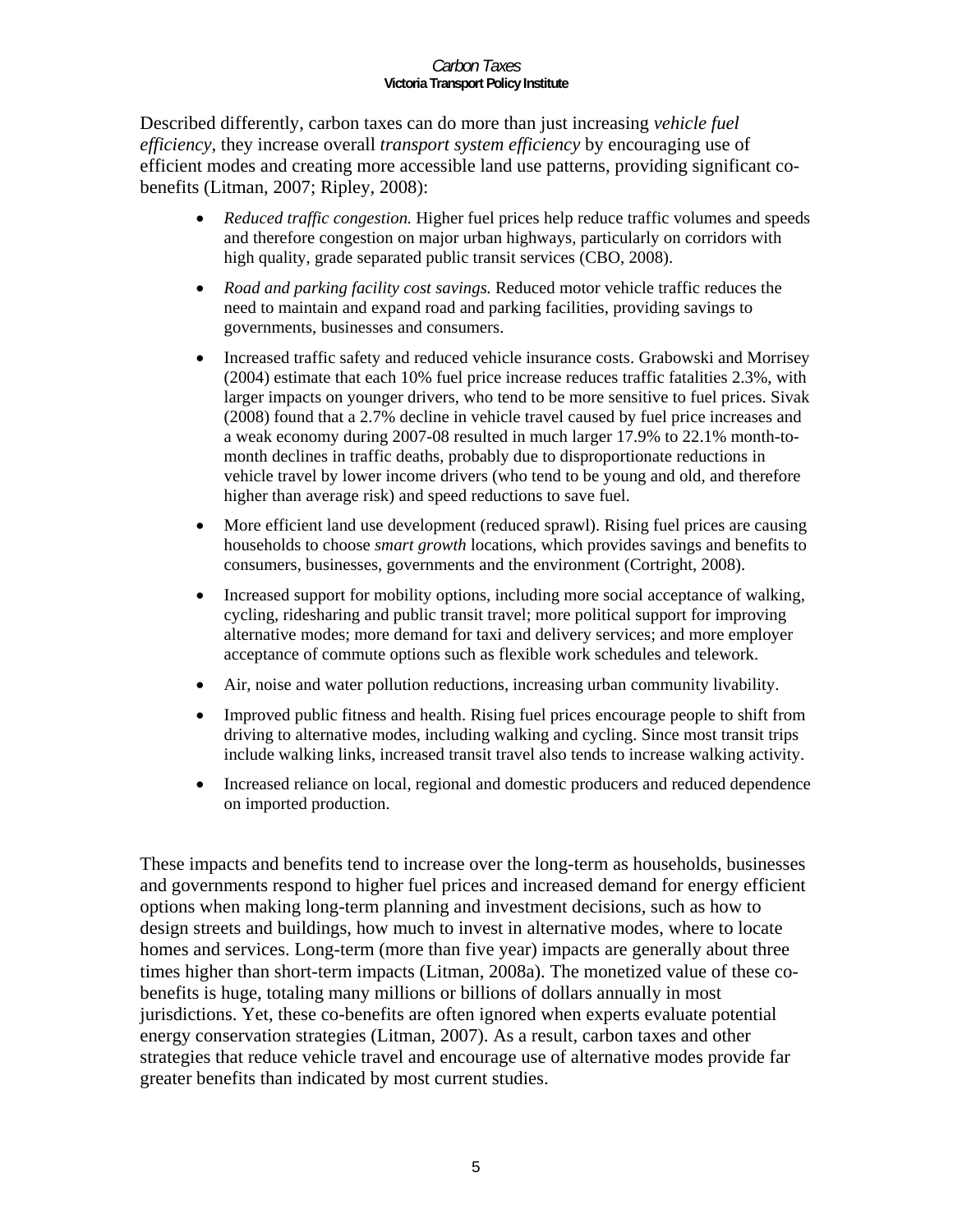# **Carbon Tax Theory**

Taxes are generally considered a way to raise revenue but well designed taxes can provide additional benefits to society by affecting consumption, such as reducing tobacco use, alcohol consumption and traffic congestion.

A basic economic principle is that markets are most efficient (they maximize overall benefits) when *prices* (what consumers pay for a good) reflect *marginal costs* (the incremental costs of producing that good). There is a rich vocabulary to describe excessive prices (gouged, gypped, ripped off, etc.) but no comparable vocabulary describing underpricing. However, prices that are too low are ultimately as harmful as those that are too high, since they lead to wasteful consumption of scarce resources and exacerbate problems such as congestion, accidents and pollution. Taxes intended to correct underpricing are called *Pigouvian taxes* (after Arthur Pigou, the Cambridge economist who proposed the concept in the early 1900s).

A carbon tax informs energy consumers of their climate change costs. It increases the costs of carbon-intensive activities and provides financial savings from carbon emission reductions. As described earlier, carbon taxes are more efficient than most other energy conservation and emission reduction strategies because they encourage the widest range of solutions, including selection of more efficient vehicles, home weatherization, increased industrial production efficiency, and reduced motor vehicle travel.

It is difficult to put a dollar value on total climate change costs, but the tax can be calculated based on *control costs*, that is, the unit cost of reducing carbon emissions. The tax can be structured to help achieve a given emission reduction target, such as those established in the Kyoto Protocol (which requires that economically-developed countries reduce their greenhouse gas emissions by an average of 5% below their 1990 levels). In recent years, carbon markets have developed that allow carbon producers to purchase *offsets*, which represent carbon emission reductions provided by energy conservation and carbon capture programs (www.pointcarbon.com). In July 2008, carbon dioxide emissions were trading at  $\epsilon$ 27.65 (\$44.27 Canadian) per metric tonne, several times higher than the 2008 BC carbon tax rate but only slightly higher than the 2012 rate. This suggests that BC carbon tax is reasonable in magnitude, given currently available information and a desire to implement predictable and gradual change.

Fossil fuel consumption imposes a number of other external costs, besides carbon emissions, including environmental costs of petroleum production and distribution, economic and security costs of importing fuel, and various external costs of motor vehicle use such as traffic congestion, parking subsidies, accidents, and noise pollution. In North America, vehicle fuel taxes are not even sufficient to cover roadway costs. Although, ideally each of these costs would be internalized with specific, targeted fees (congestion charges, parking fees, distance-based insurance premiums, pollution fees, etc.), until such fees are fully applied, additional fuel taxes can be an appropriate secondbest solution ("Fuel Tax Increases," VTPI, 2008).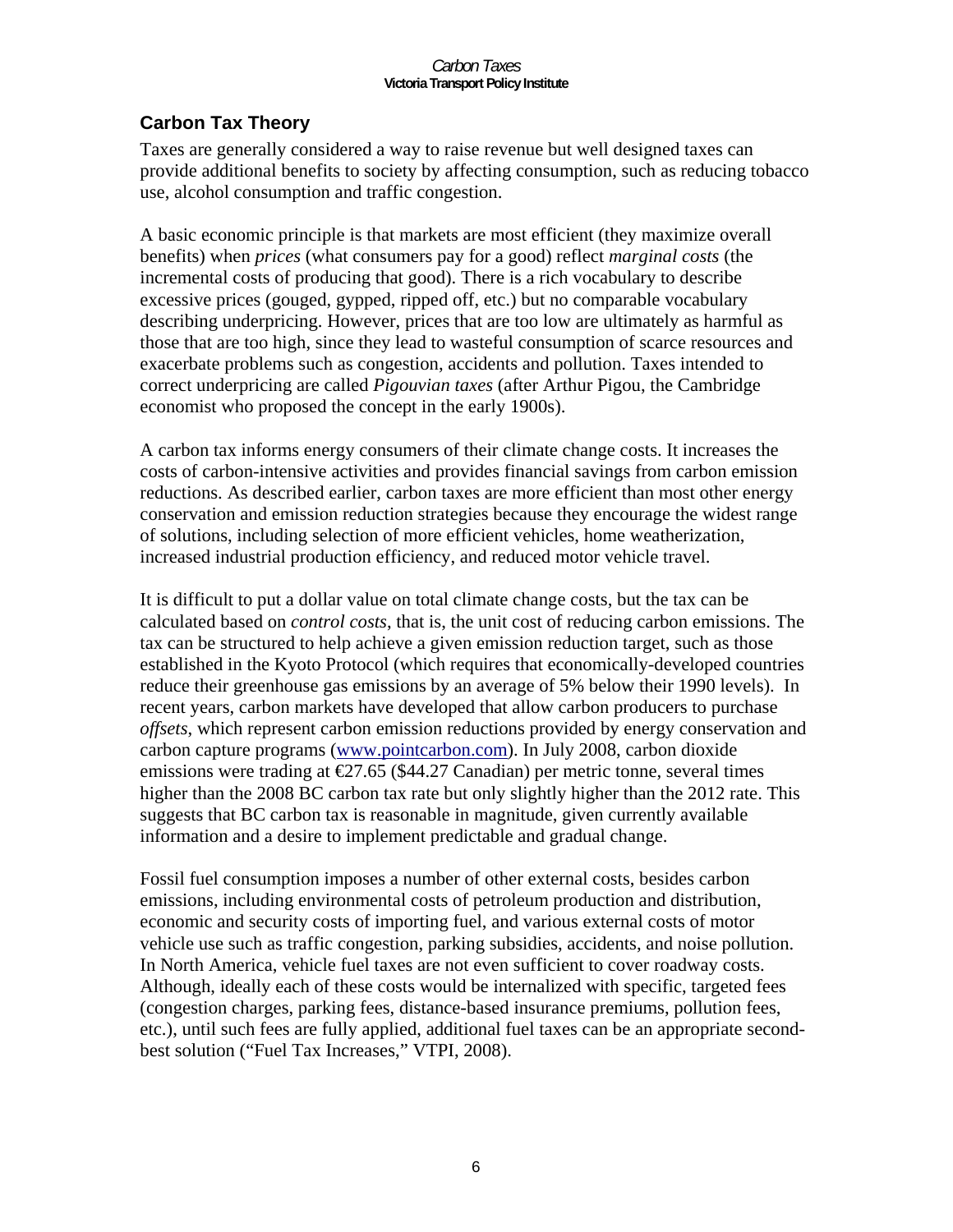## **Carbon Tax Criticisms**

*Some common carbon tax criticisms are evaluated below.* 

### *Burdensome*

Critics claim that this tax imposes a major burden on consumers and the economy. Yet, BC's carbon tax is small compared with fuel taxes in most other countries, and compared with recent fuel price increases. The United States and Canada have lower fuel prices than most other developed countries, as illustrated in Figure 4. The UK is a particularly interesting example because during the last few decades it was a major petroleum producer, yet retained high fuel taxes to encourage energy efficiency.

*Figure 4* **May 2008 Gasoline Prices** (www.iea.org/Textbase/stats/surveys/mps.pdf)



*North American fuel taxes and prices are far lower than those in most developed countries.* 

## *Ineffective*

Critics claim that fuel taxes do little to reduce energy consumption. They are wrong. The price elasticity of gasoline is typically about -0.3 in the short run and -0.7 in the long run, meaning that a 10% price increase reduces fuel consumption 3% in a year or two, and 7% in five to ten years (Lipow, 2008; Litman, 2008a). Some U.S. studies found lower price responses during the 1990s (Hughes, Knittel and Sperling, 2006), when real fuel prices declined and real incomes increased, but more recent research indicates more normal elasticities (CERA, 2006; Komanoff, 2008). While the current tax rate is modest, raising fuel prices only a few percent, it provides a foundation for larger impacts if needed in the future, and so is suitable for encouraging long-term conservation and emission reductions.

## *Unnecessary*

Critics point out that the carbon tax is small relative to recent fuel price increases. Since it was announced gasoline prices increased about  $40¢$  (from \$1.10 to \$1.50), 16 times larger than the initial carbon tax. However, if fuel prices decline during the next few years, consumers may return to inefficient energy habits. British Columbia's carbon tax will encourage consumers and businesses to continue efforts to increase energy efficiency regardless of short-term price fluctuations.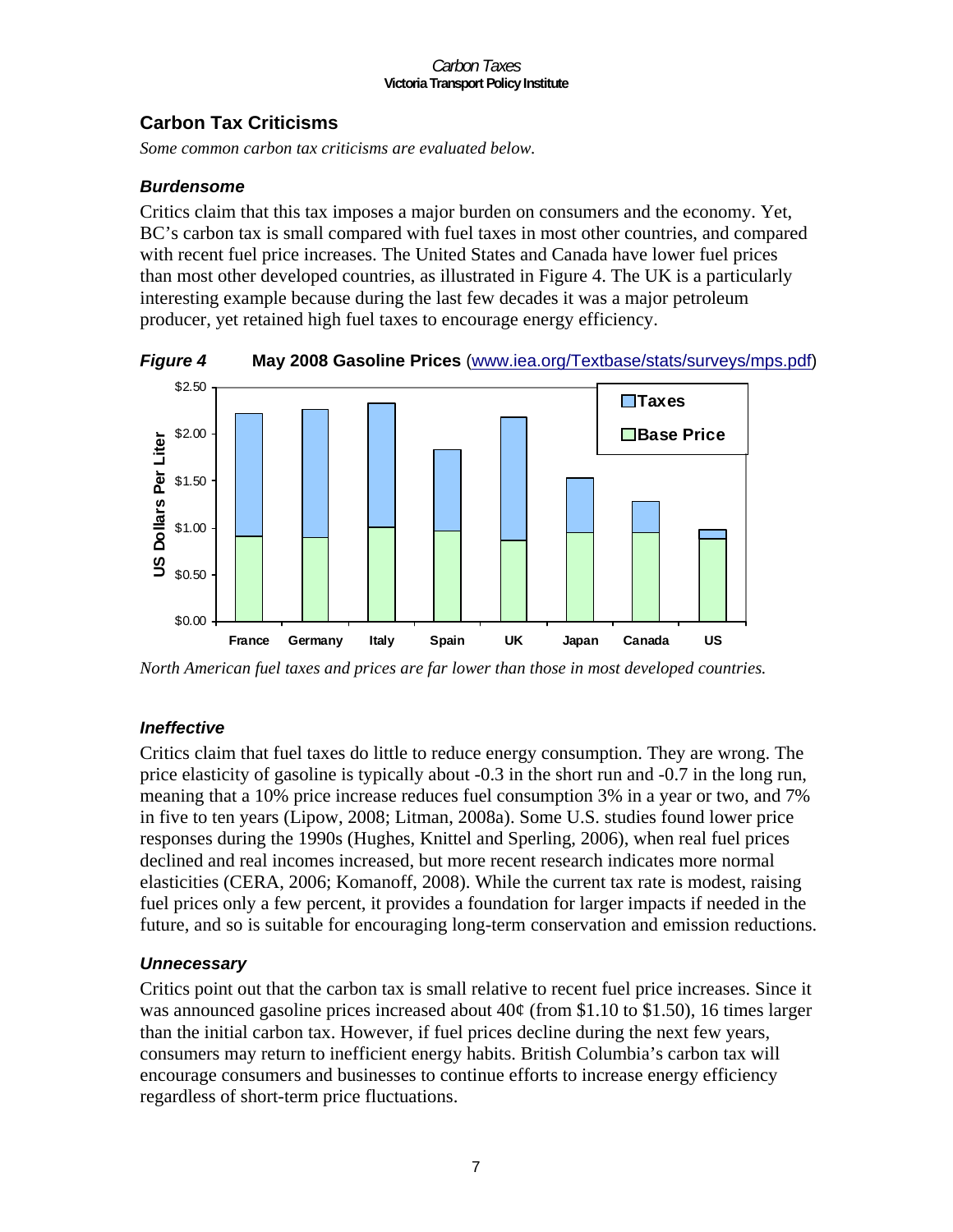## *Unfair*

Critics often claim that a carbon tax is unfair to people with energy intensive jobs, locations or lifestyles, such as truck drivers, rural and northern community residents, and recreational motor boaters. However, all these consumers *can* significantly increase their energy efficiency over the long term by weatherizing homes, choosing more efficient vehicles and reducing mileage, and because they are large energy consumers they can provide proportionately large energy savings. Critics claim that rural residents cannot save energy because they lack high quality public transit service, but they can achieve large fuel savings by choosing more efficient vehicles, ridesharing and consolidating trips.

The New Democratic Party (NDP), the official opposition criticized the carbon tax claiming that it burdens consumers rather than industry. This is inaccurate. Industries pay the tax when they consume energy, and taxes on industry are ultimately borne by consumers as higher prices and by investors as lower profits. A separate cap-and-trade system is being developed to encourage reductions in industrial climate change emissions. Since industry represents a minority of British Columbia emissions effective energy conservation and emission reductions require consumer behavior change.

## *Regressive*

Many critics claim that this tax harms low income households. They are wrong. Although fuel price increases may seem regressive (a dollar tax imposes a greater burden on poor rather than wealthy people), lower-income people purchase much less fuel than higher income people, as illustrated in Figure 5. Low-income households will benefit overall from a tax shift that returns revenues as per capita rebates, progressive tax reductions, or new services that benefit lower-income people. Described differently, although fuel taxes by themselves are regressive with respect to income, targeted tax reductions, cash rebates and improved services for poor people are extremely progressive, so revenue-neutral carbon taxes can be extremely progressive overall.



*Figure 5* **2006 Fuel Expenditures By Income Quintile** (www.bls.gov/cex/home.htm)

Low-income people consume less fuel per capita and so tends to benefit from a tax shift if *revenues are returned per capita as rebates, progressive tax reductions or new services benefiting lower-income people.*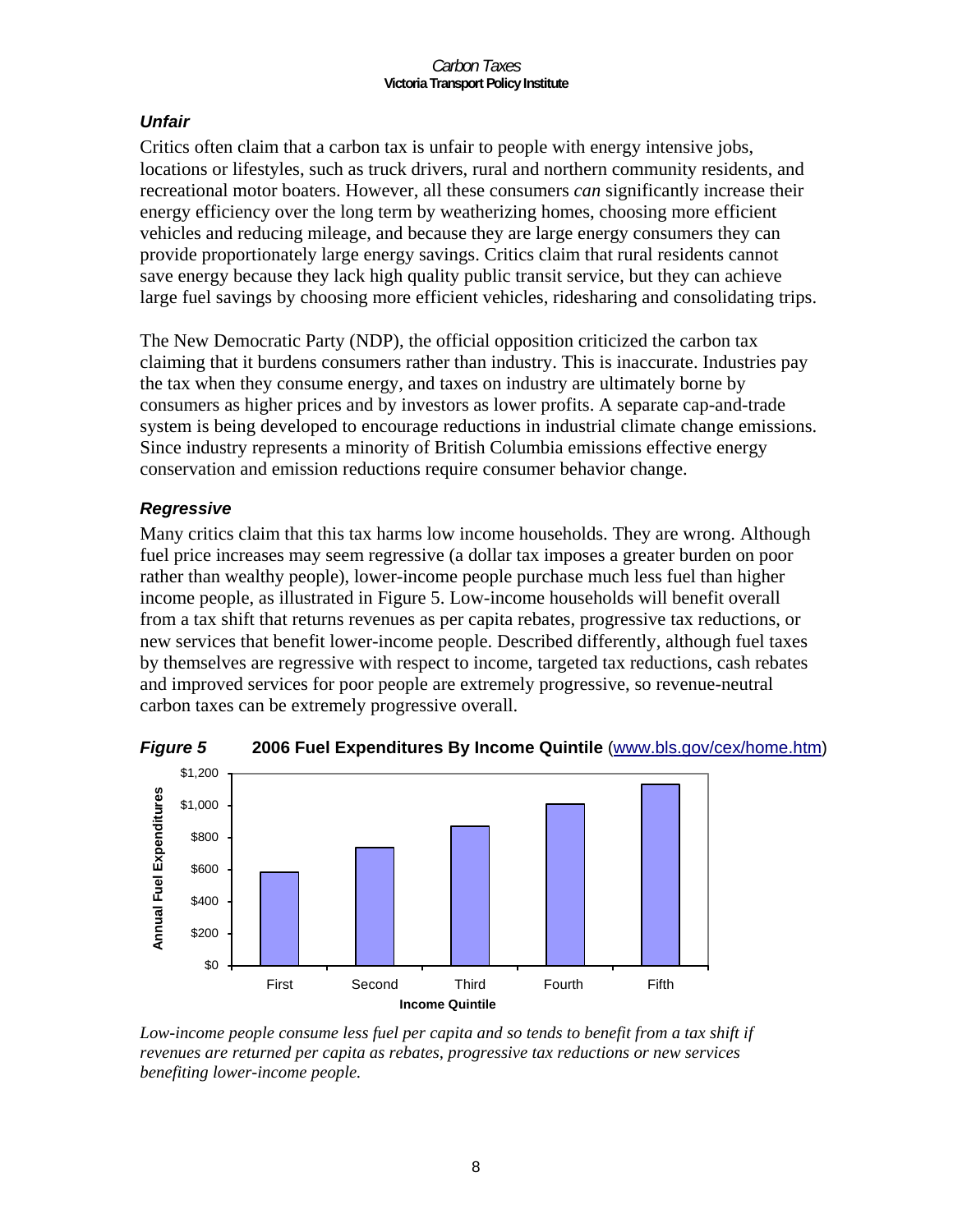This tax is even more progressive if implemented with energy conservation policies and programs, such as walking and cycling improvements, increased ridesharing and public transit services, smart growth land use policies, and home insulating programs. Because alternative modes tend to experience economies of scale (for example, as rideshare demand grows the chance of finding a favorable rideshare match increases exponentially, and as public transit demand grows, unit costs of providing high quality service declines), their impacts and benefits increase if middle-class travelers have more incentive to walk, bicycle and use public transit, and makes these modes more socially acceptable. In other words, people who are economically or physically disadvantaged are particularly harmed by an automobile-dependent transportation system and sprawled land use patterns. To the degree that this tax and related policies help increase transport system diversity and land use accessibility, it provides additional benefits to disadvantaged people.

## *Inescapable*

Critics sometimes claim that, because we live in an energy intensive society the carbon tax is inescapable and therefore a burden to consumers and businesses. They portray consumers as passive victims of energy dependency and resulting energy costs, and cite examples of particular vehicle trips that cannot be avoided ("There is no transit from my home to work") as evidence that they lack energy conservation and vehicle travel reduction options. But people and businesses make frequent decisions that affect their energy consumption, and given suitable incentives they can conserve energy to reduce their fuel costs. For most of the last century real energy costs have declined, causing consumers, businesses and communities to choose energy intensive options, such as larger and more powerful vehicles than are functionally necessary, and more dispersed, automobile dependent land use patterns than economically and environmentally optimal. Changing these patterns can result in substantial energy and financial savings.

|                         | <b>Short Term</b>                    | ັ<br><b>Long-Term</b>              |  |  |
|-------------------------|--------------------------------------|------------------------------------|--|--|
| Individual<br>consumers | Errand frequency                     | Vehicle purchase                   |  |  |
|                         | Shopping location                    | Home weatherization investments    |  |  |
|                         | Errands and commute mode choice      | Home design and location           |  |  |
|                         | Home heating and cooling temperature | Job location                       |  |  |
| <b>Businesses</b>       | Vehicle operation                    | Production operations              |  |  |
|                         | Vehicle routing                      | Vehicle purchase                   |  |  |
|                         | Building operation                   | Distribution system development    |  |  |
|                         | Inventory management                 | Building design and location       |  |  |
| Communities             | Commute trip reduction requirements  | Walking and cycling facilities     |  |  |
|                         | School transport management          | Public transit investments         |  |  |
| Roadway management      |                                      | Public facility location decisions |  |  |
|                         |                                      | Zoning code reforms                |  |  |
|                         |                                      | Home weatherization subsidies      |  |  |

| Table 2 | <b>Examples Of Decisions Affecting Energy Consumption</b> |
|---------|-----------------------------------------------------------|
|---------|-----------------------------------------------------------|

*There are many ways that individual consumers, businesses and communities can conserve energy, reducing their carbon tax burden and providing other benefits.*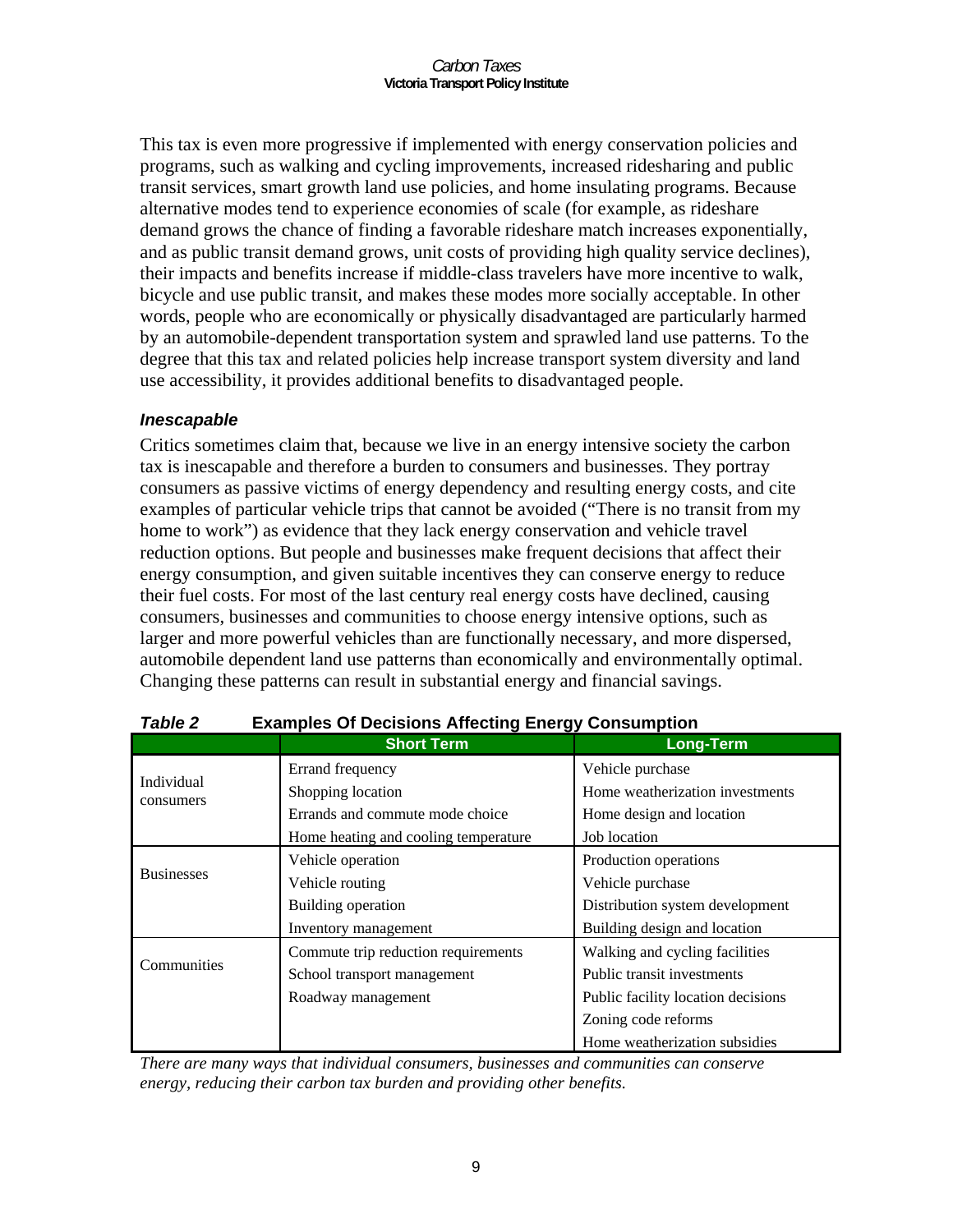Americans consume more energy per capita than residents of most other developed countries due in part to lower fuel prices that encourage the purchase of inefficient vehicles, reduced development of alternative modes, and more sprawled land use than would otherwise occur, as illustrated in Figure 6. This indicates the key role fuel prices can play in increasing energy efficiency.



*As fuel prices increase, per capita transportation energy consumption declines.* 

Many energy conservation strategies become more efficient and popular with increased market penetration. For example, shifting to smaller vehicles is safer and more socially acceptable if many consumers shift together. Public transit services enjoy economies of scale. Walking and cycling improvements become more cost effective as more people use these modes. Smart growth policies become more feasible and effective if supported by more community residents. Carbon taxes help achieve all these shifts.

## *Economically Harmful*

Critics claim incorrectly that fuel taxes harm businesses and the economy. Although higher fuel *costs* are economically harmful, revenue-neutral tax shifts are an economic transfer that can help the economy by encouraging efficiency and retaining money in the regional economy (Stephens, 2008). If revenues are returned to consumers or invested efficiently on improved services such as transport and education, high fuel taxes can benefit the economy overall (Shapiro, Pham and Malik, 2008). For example, a carbon tax increases regional economic activity if it reduces traffic congestion and parking costs, and convinces households to conserve fuel and spend the savings on local goods and services such as restaurants and home improvements.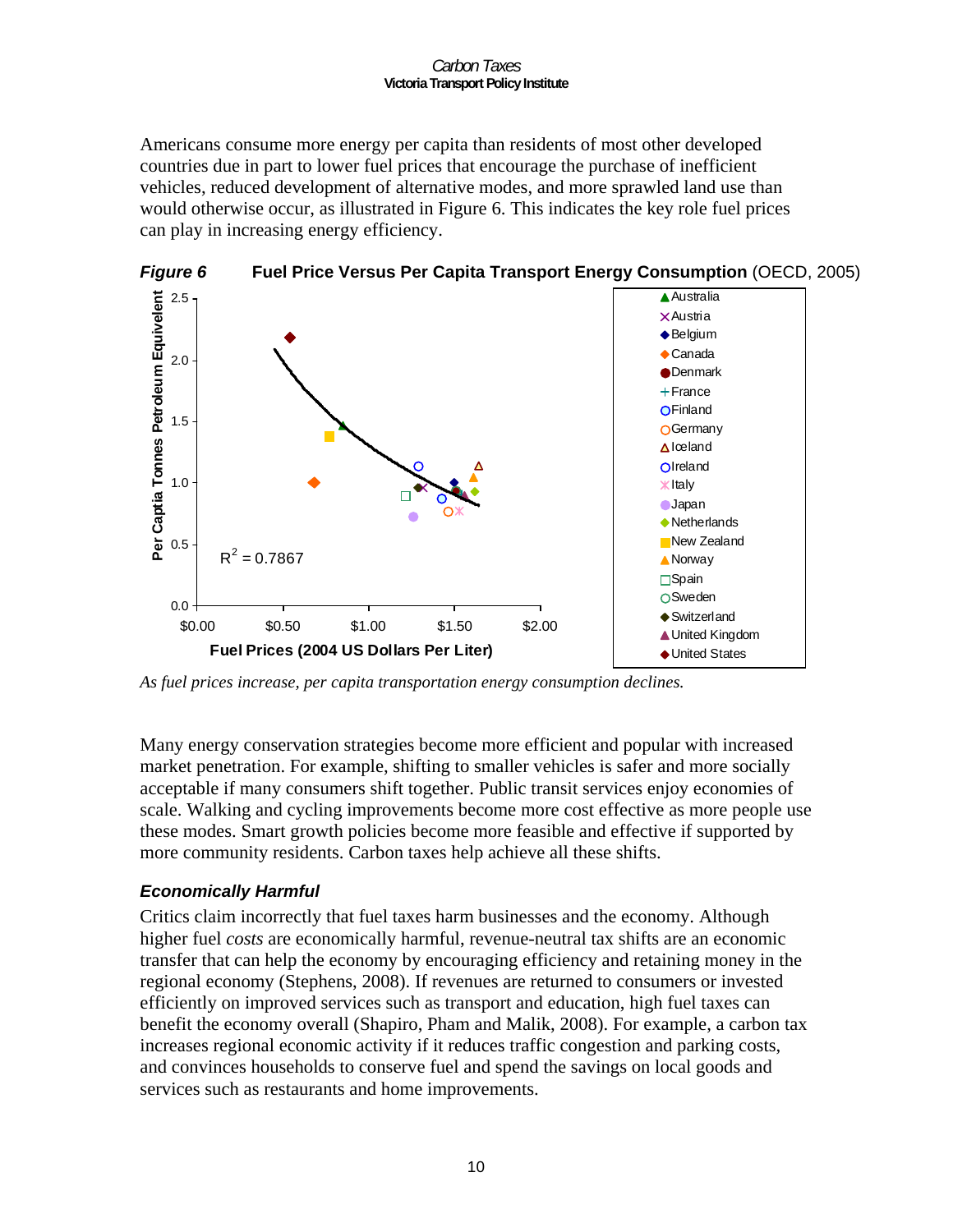Described differently, households spend about the same total amount on fuel in low- and high-tax jurisdictions: where fuel taxes are low more money goes to energy producers, where taxes are high more money goes to public coffers and stays in the local economy, as illustrated in Figure 7. A -1.0 fuel price elasticity means that per capita fuel expenditures are constant so each tax dollar displaces a dollar of fuel expenditure. Most studies suggest long-run fuel price elasticities are -0.5 to -0.8, so each carbon tax dollar displaces 50-80¢ in fuel expenditures, and in petroleum importing countries reduces the national trade imbalance by 50-80¢.



*Money flows from consumers to fuel producers and to governments as taxes. Where taxes are low, people consume more fuel, causing more dollars to leave the regional economy. Where taxes are high, people consume less fuel. Carbon tax dollars circulate in the local economy as reductions in other taxes or investments in public infrastructure and services.* 

Most economically developed countries have much higher fuel taxes than in North America (Metschies, 2005), indicating that high fuel taxes need not be economically harmful and can provide economic benefits by increasing efficiency and reducing import costs. For example, in 2007 the U.S. spent \$293 billion to import energy, accounting for 36% of its total trade deficit (CRS, 2008). Even oil producing countries benefit from domestic energy conservation that increases their energy exports. A particularly good example is Norway, which was a major petroleum producer during the 1980s and 1990s, but maintained high fuel taxes to encourage domestic energy efficiency and to finance economic development programs such as education and healthcare. As a result, now that its oil reserves are depleted Norway has an efficient and diverse economy. In contrast, current North American energy policies are comparable to countries such as Saudi Arabia, Venezuela and Nigeria, which squander their oil wealth through low fuel prices, and economic development that relies excessively on resource extraction industries.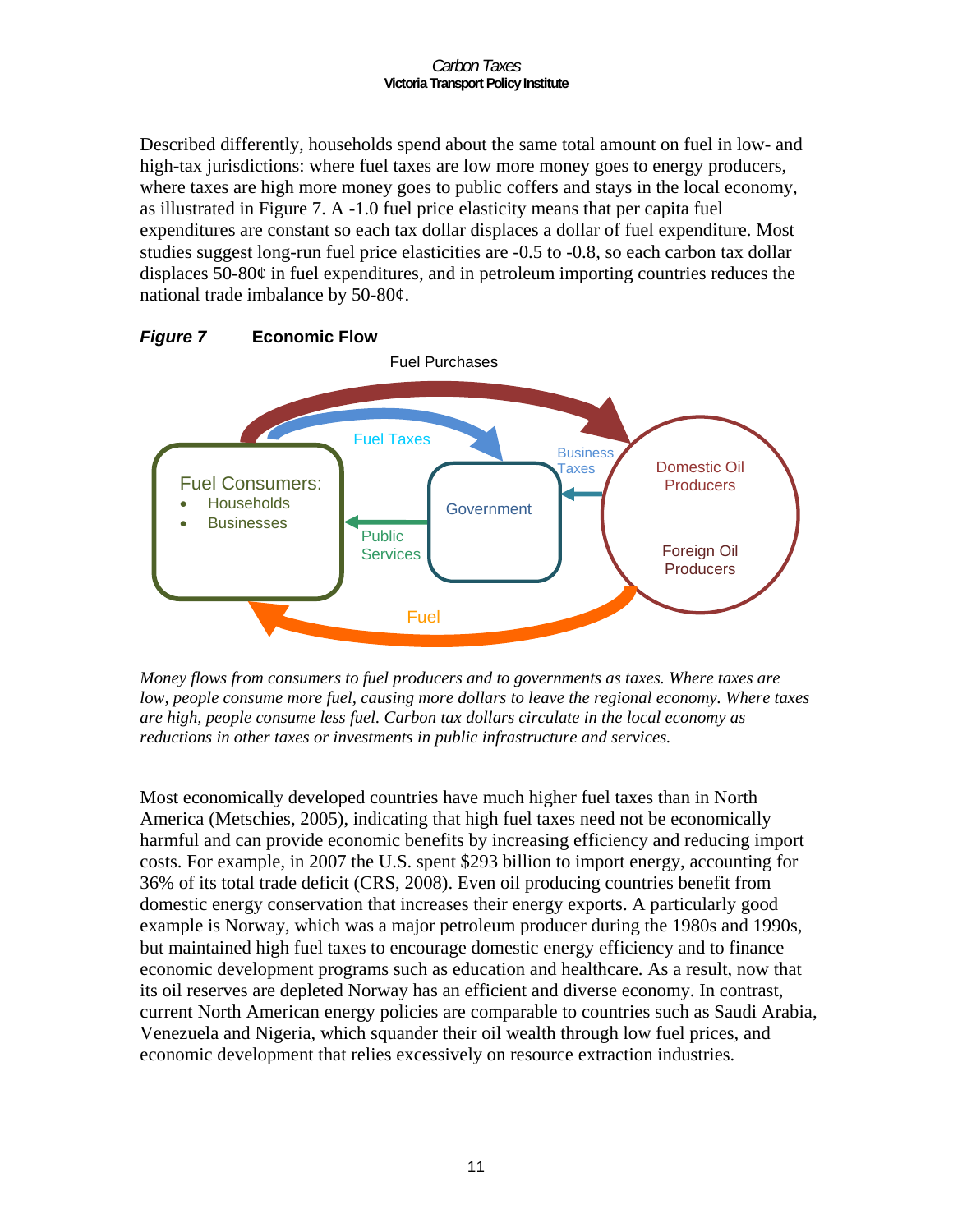### *"Just Implement New Technologies"*

Some critics claim a tax is unnecessary, arguing that new, energy saving technologies can solve energy and emission problems. But high fuel prices are the mechanism needed to implement energy saving technologies in the most efficient and beneficial ways, avoiding unintended consequences that result from misapplied technologies. For example, increasing vehicle fuel efficiency without increasing fuel prices tends to stimulate more vehicle travel (a rebound effect) which increases traffic problems such as congestion, facility costs and accidents. Carbon taxes give motorists incentives to choose new, more efficient vehicles *and* reduce mileage, providing additional benefits.

Just implementing new technologies deprives consumers of some energy-saving options that may be best overall. For example, subsidies to develop more efficient and alternative fueled vehicles can help families save fuel when they drive children to school, but fail to help them purchase more accessible homes where children can walk instead of being driven to school. By rewarding any form of fossil fuel conservation, revenue-neutral carbon taxes encourage use of alternative modes and more accessible land use patterns that provide co-benefits such as reduced congestion and crashes, and increased fitness and health that are not provided by new technologies.

## *Better Ways To Spend The Revenue*

Some critics argue that carbon tax revenues should be spent on new energy conservation programs (building weatherization, transit service improvements, alternative fuel development, etc.), or other social programs (healthcare, affordable housing, etc.) rather than returned to residents. Certainly, many of these programs are justified, and the provincial government is increasing investments in home weatherization and alternative modes in conjunction with the carbon tax, but it is legitimate to consider their funding separately from carbon tax implementation, which is vulnerable to anti-tax sentiment. Returning revenues to residents may be necessary to make it politically acceptable. If citizens accept the concept of carbon taxes it may eventually become politically feasible to use some revenues to finance new programs, particularly those that help consumers conserve energy. However, it is inappropriate to criticize this new tax for being revenue neutral if that is necessary for it to be introduced.

People who are ideologically anti-government may argue that additional tax revenue will be wasted, which makes a strong case for revenue neutrality (no net increase in government revenue), which can be structured to achieve other economic objectives, such as business tax reductions to support economic development or progressive tax reductions and rebates to achieve equity objectives. On the other hand, some services are provided most effectively by governments, such as low-income home weatherization, walking and cycling facility improvements, and public transit service improvements. This makes a case for using some carbon tax revenues for such programs.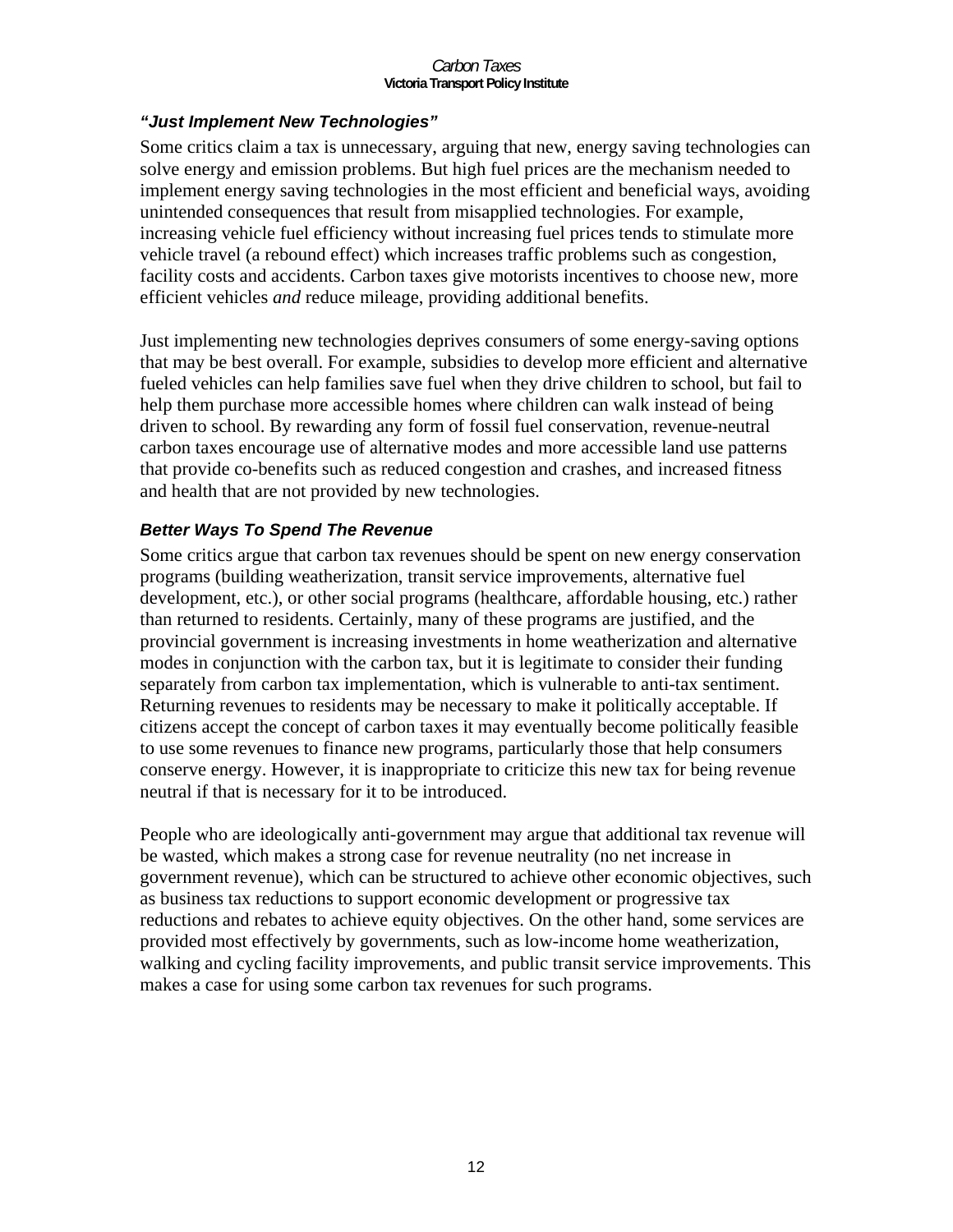# **Summary**

Climate change, uncertain future energy prices, and other problems caused by high fossil fuel consumption rates justify bold actions to encourage energy conservation and emission reductions. Of these, carbon taxes are among the most effective and efficient.

Such taxes should be broad, gradual, predictable, and structured to benefit low-income households. British Columbia's new carbon tax reflects these principles. It begins small and increases gradually, allowing consumers and industry to respond with many energy saving strategies. Revenues are returned to residents and businesses in ways that protect low income households. Although its impacts are initially modest, the tax provides a foundation for large future emission reductions. It sends an important message: fossil fuels are costly and should be used efficiently.

Carbon taxes encourage consumers and businesses to implement many different energy conservation and emission reduction strategies, including choosing more fuel efficient vehicles, reduced vehicle travel, shifts to alternative modes, more accessible land use, building weatherization and renewable energy development. This is more effective, efficient and beneficial than strategies that only encourage a single solution, and by reducing total vehicle travel it provides additional co-benefits including congestion reduction, road and parking cost savings, increased safety and health, and reduced sprawl.

Like most new taxes, the carbon tax has been criticized, but much of this criticism is technically incorrect or exaggerated. Critics portray households and businesses as powerless victims with inflexible energy demands, virtually everybody have ways to conserve energy and therefore can reduce their tax burden, particularly over the long-run as higher future fuel prices affect long-term decisions such as vehicle purchases and home location. Since lower-income households tend to consume less than average amounts of fuel and receive targeted rebates, most lower-income households benefit overall. A revenue-neutral carbon tax tends to support economic development by encouraging efficiency and keeping money circulating within the regional economy.

Energy intensive groups (heavy industries, rural residents, taxi drivers) argue they should be exempt due to the excessive burden the tax imposes on them, but the carbon tax is actually modest as a portion of total fuel costs and because such groups are large energy users their participation is critical: 20% fuel conservation by heavy energy users provides greater benefits than the same reduction by less fuel intensive households and businesses.

This is not to suggest that carbon taxes are the only strategy needed to achieve emission reduction targets, or that BC's carbon tax cannot be improved (Litman, 2008b). It is important to develop better technologies and efficient transport options, overcome market barriers, educate consumers, and help lower-income households finance energy conservation investments. These all complement carbon taxes.

British Columbia's carbon tax shows true leadership in recognizing a problem and providing a real solution. If other North American jurisdictions follow, its impacts and benefits will be huge.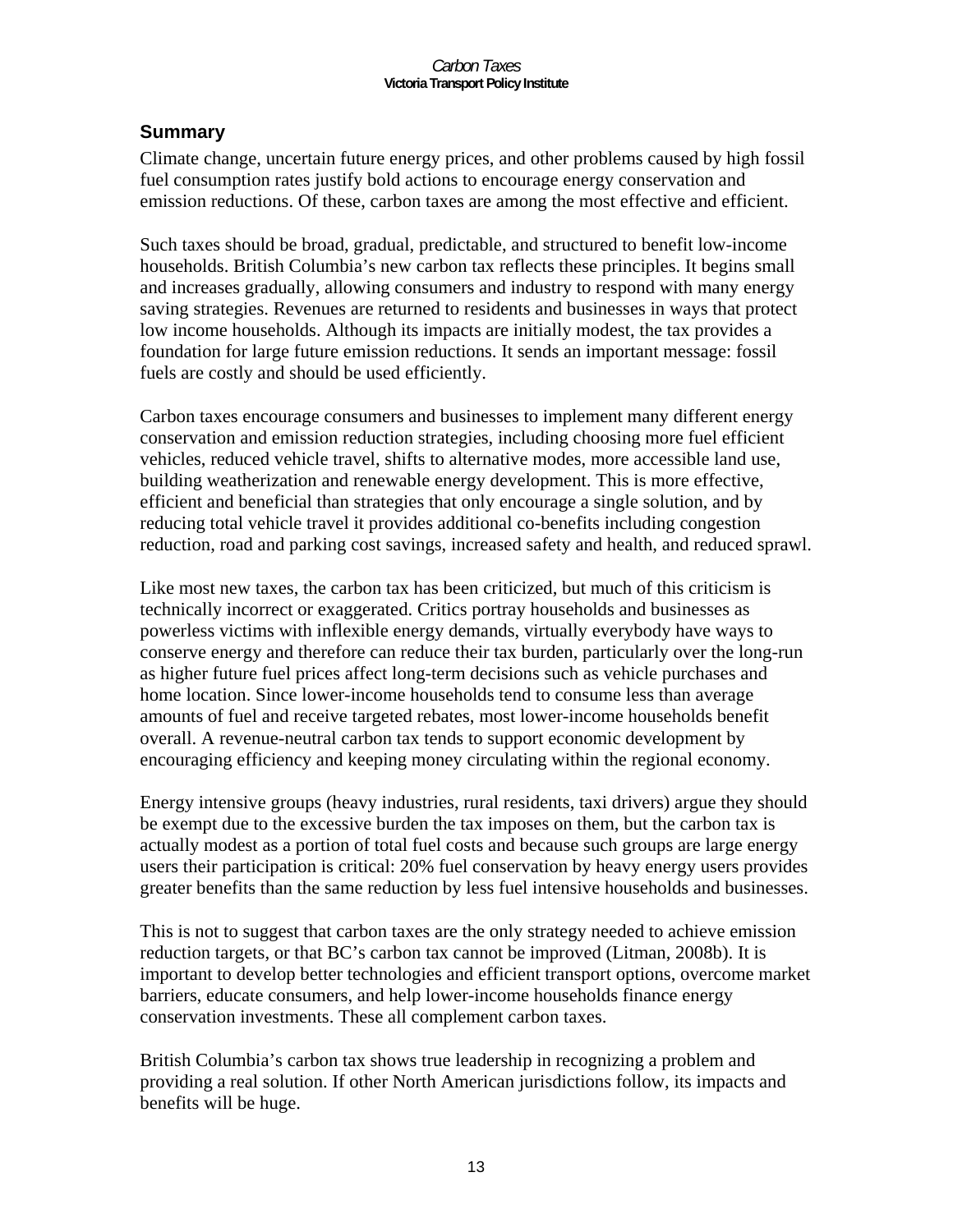## **References and Information Resources**

James P. Barrett and J. Andrew Hoerner (2002), *Clean Energy And Jobs: A Comprehensive Approach To Climate Change And Energy Policy*, Economic Policy Institute and Redefining Progress (www.rprogress.org/publications/2002/Clean%20Energy%20and%20Jobs.pdf).

BC (2008), *B.C.'s Revenue-neutral Carbon Tax: Backgrounder*, British Columbia Ministry of Finance (www.bcbudget.gov.bc.ca/2008/backgrounders/backgrounder\_carbon\_tax.htm).

BLS (annual reports), *Consumer Expenditure Survey*, Bureau of Labor Statistics (www.bls.gov).

CRS (2008), U.S. Trade Deficit and the Impact of Rising Oil Prices, Congressional Research Service (http://zfacts.com/p/576.html); at http://italy.usembassy.gov/policy/crs.

Joe Cortright (2008), *Driven to the Brink: How the Gas Price Spike Popped the Housing Bubble and Devalued the Suburbs*, CEOs for Cities (www.ceosforcities.org); at www.ceosforcities.org/newsroom/pr/files/Driven%20to%20the%20Brink%20FINAL.pdf.

CBO (2008), *Effects of Gasoline Prices on Driving Behavior and Vehicle Markets*, Congressional Budget Office (www.cbo.gov); at www.cbo.gov/ftpdocs/88xx/doc8893/01-14-GasolinePrices.pdf.

CERA (2006), *Gasoline and the American People*, CERA (www2.cera.com/gasoline).

CTC (2008), *What is a Carbon Tax?* Carbon Tax Center (www.carbontax.org)

Eric de Place (2008), *Tax-and-Dividend*, Sightline Institute (www.sightline.org); at http://daily.sightline.org/daily\_score/archive/2008/06/18/tax-and-dividend.

Eric de Place (2008), *BC's Carbon Tax Shift*, Sightline Institute (www.sightline.org); at www.sightline.org/daily\_score/archive/2008/02/19/bc-s-carbon-tax-shift.

S. Donovan, et al. (2008), *Managing Transport Challenges When Oil Prices Rise*, Research Report 357, New Zealand Transport Agency (www.ltsa.govt.nz/research/reports/357.pdf).

Alan Durning and Yoram Bauman (1998), *Tax Shift*, Sightline Institute (www.sightline.org); at www.sightline.org/publications/books/tax-shift/tax.

David C. Grabowski and Michael A. Morrisey (2004), "Gasoline Prices and Motor Vehicle Fatalities," *Journal of Policy Analysis and Management* (www.appam.org/publications/jpam/about.asp), Vol. 23, No. 3, pp. 575–593; summary at http://news.yahoo.com/s/ap/20080711/ap\_on\_he\_me/auto\_deaths\_gas\_prices;

Jonathan E. Hughes, Christopher R. Knittel and Daniel Sperling (2006), *Evidence of a Shift in the Short-Run Price Elasticity of Gasoline Demand*, National Bureau of Economic Research, Working Paper No. 12530 (http://papers.nber.org/papers/W12530).

Gar W. Lipow (2008), *Price-Elasticity of Energy Demand: A Bibliography*, Carbon Tax Center (www.carbontax.org); at www.carbontax.org/wp-content/uploads/2007/10/elasticity\_biblio\_lipow.doc.